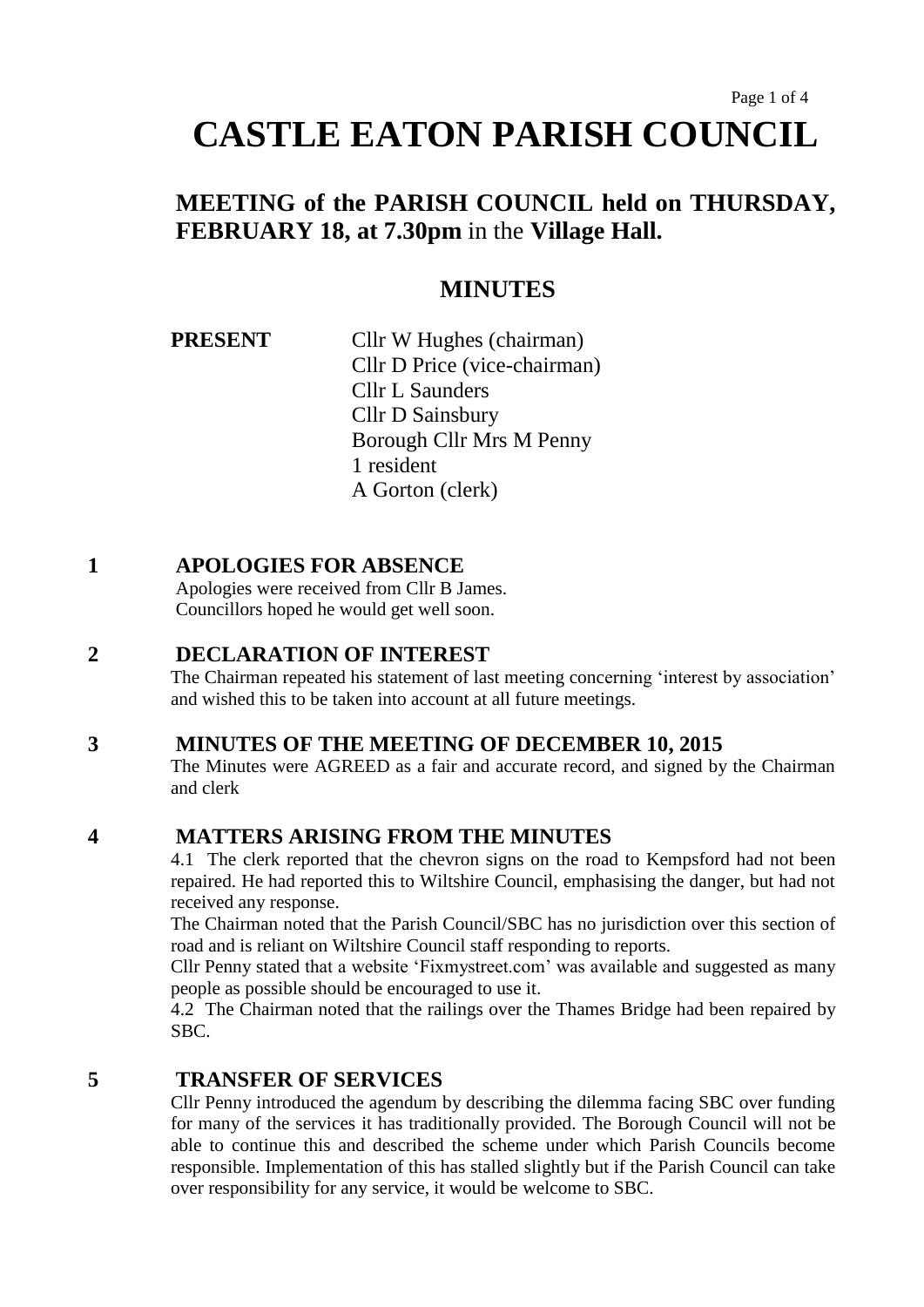#### Page 2 of 4

The Chairman noted that this has been debated by the Parish Council on several occasions in the past, and even as recently as last year, but the Council had decided not to bid for any service. The Parish was small and did not have resources to undertake such responsibilities.

Cllr Penny suggested it may be possible to link with a larger parish to work in collaboration.

After discussion, it was AGREED to remain as at present.

## **6 COMMUNITY GOVERNANCE REVIEW**

The Chairman introduced the agendum, noting that this issue had been discussed recently. A review will not affect this Parish unless there is a wish to extend boundaries, and opportunity for development is restricted to infill.

The clerk was instructed to write to SBC Director of Democratic Services stating that the Parish Council (a) did not propose any boundary changes

(b) did not propose any changes in representation.

### **RECESS**

1 Marcus Khoo referred to an email he had received some time ago seeking for suggestions for inclusion in a list for support from the Community Benefit Donation. He proposed installation of a ground source heat pump for the Village Hall and described the benefits, including central government's Renewable Heat Incentive payments. He estimated that installation costs would be £20-25,000. Use of a thermal store to retian hot water would be additional.

The Chairman thanked Mr Khoo but pointed out that he was too late as the Village Hall Cttee had already decided on a scheme of heating. He asked Mr Khoo to pass any information about his suggestion to the Village Hall Cttee.

2 Mr Khoo drew attention to recent flooding along the C114 but the Chairman outlined the boundaries of SBC vis-à-vis Wiltshire Council and emphasised that the only recourse was to report it to Wiltshire Council.

Cllr Saunders agreed to contact Cllr N Kennington of Latton Parish Council.

## **7 COMMUNITY BENEFIT DONATION**

The Chairman noted that the last meeting of the Parish Council had approved the recording and evaluating procedure for submissions, and had approved 3 items put forward for the Play Park and 9 items for the Village Hall; no new suggestions had been put forward since the last meeting. A letter he had sent had been received and accepted by both organisations. The Chairman confirmed that where possible it was necessary to obtain competitive quotations of cost of projects. However, in the case of the Play Park only one, Sutcliffe Play Ltd, can supply and repair the equipment, and in the case of the Village Hall the Trustees had maintenance contracts with an electrician and a plumber: the Village Hall Cttee wish to use those contractors and has checked the single quotations and specifications received for the items above.

After discussion, it was AGREED that two competitive quotations were necessary. The Chairman agreed to refer this back to the Village Hall Trustees.

Cllr Sainsbury raised the matter of contractors wishing for up-front payments (deposits). After discussion, it was AGREED the Parish Council could not pay these but stage payments against an invoice for work completed to a schedule were possible. However, the contracting organisation could pay these from their from own funds, if thought necessary. The Chairman agreed to refer this back to the Village Hall Trustees.

The Chairman reported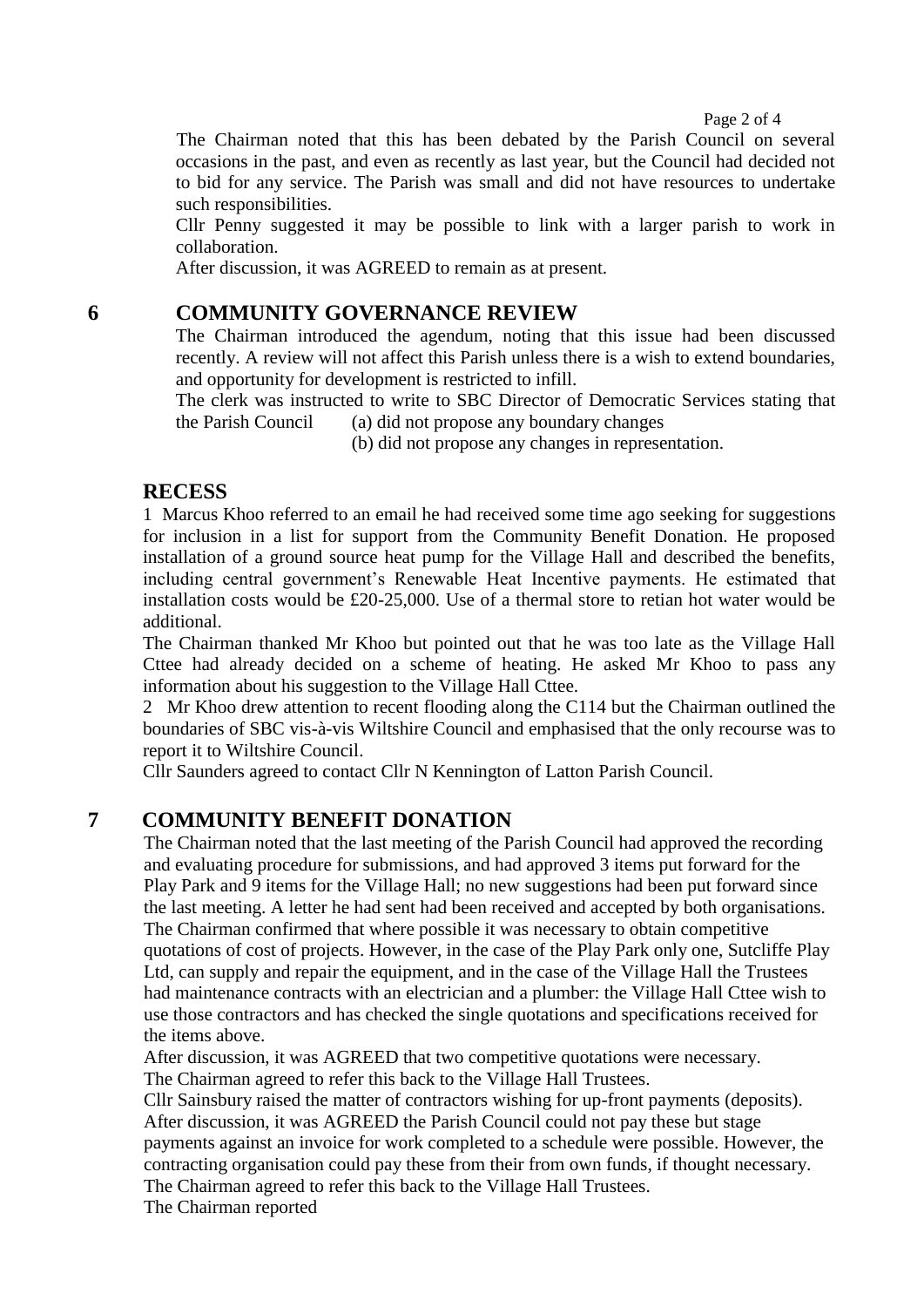- (i) that the Play Park items had been completed as per quote and an invoice received;
- (ii) that the lighting with dimers for the Village hall would cost  $\text{\pounds}6,455.00$  (increased from the £5,000 originally estimated for lighting only) and the boiler and water heater would be as per quote submitted. The Village Hall Trustees must obtain alternative quotes for these before they can be approved.
- (iii) Three quotations had been received for replacement windows. The lowest of £2,370.00 from Miles Windows was proposed for acceptance (a reduction from the £4,500 originally estimated). This was AGREED.

Other items were under consideration.

### **8 PLANNING MATTERS**

The Chairman introduced the agendum by referring to the revised planning application which had been received for the land opposite 1, Long Row. Only material planning considerations can be put forward by the Parish Council to support or object to the proposal.

After discussion the clerk was instructed to inform SBC Planning Dept of concern about the location of the development in relation to the line of sight of car drivers where the road narrows, proximity to the Play Park, and the proposal not being on the notional building line. Cllr Sainsbury wished to emphasise that the building should be of high quality and in Cotswold stone.

Although an amending application has been received for the monopole mast along Droveway, Councillors felt that the existing objection would suffice.

# **9 GROUNDS MAINTENANCE**

The Chairman noted the amount paid last year and the quotation received from SBC for grounds maintenance in 2016-2017 in the sum of  $£760 + VAT$ . He had sought quotations from 3 prospective contractors, only 1 of which had responded. This was David Newman Contractors Ltd in the sum of £690 + VAT.

It was AGREED unanimously that this quotation should be accepted and the clerk instructed to write accordingly to the contractor.

## **10 EXTERNAL AUDIT ARRANGEMENTS 2017-2018**

The clerk described the papers previously circulated to Councillors about the change in arrangements for external audit.

It was AGREED unanimously that the Parish Council should 'opt-in' to the scheme proposed by SAAA, and await further information about costs.

## **11 FINANCE**

| Bank account 01529286 balance as at 12.2.2016 | £71,483.67 |
|-----------------------------------------------|------------|
|                                               |            |

| Cheques for signature                           |          |        |        |
|-------------------------------------------------|----------|--------|--------|
| Village Hall Cttee – hiring of hall             |          | 6.00   |        |
| Sutcliffe Play Ltd – modifications to Play Park |          | 408.48 |        |
| A Gorton                                        | salary   | 342.05 |        |
|                                                 | expenses | 37.61  | 379.66 |
| Post Office Ltd (PAYE to HMRC)                  |          | 70.45  |        |

(NB The sum of £615 is 'ring-fenced' for the defibrillator The sum of £69,366 is 'ring-fenced' for the Community Benefit Donation)